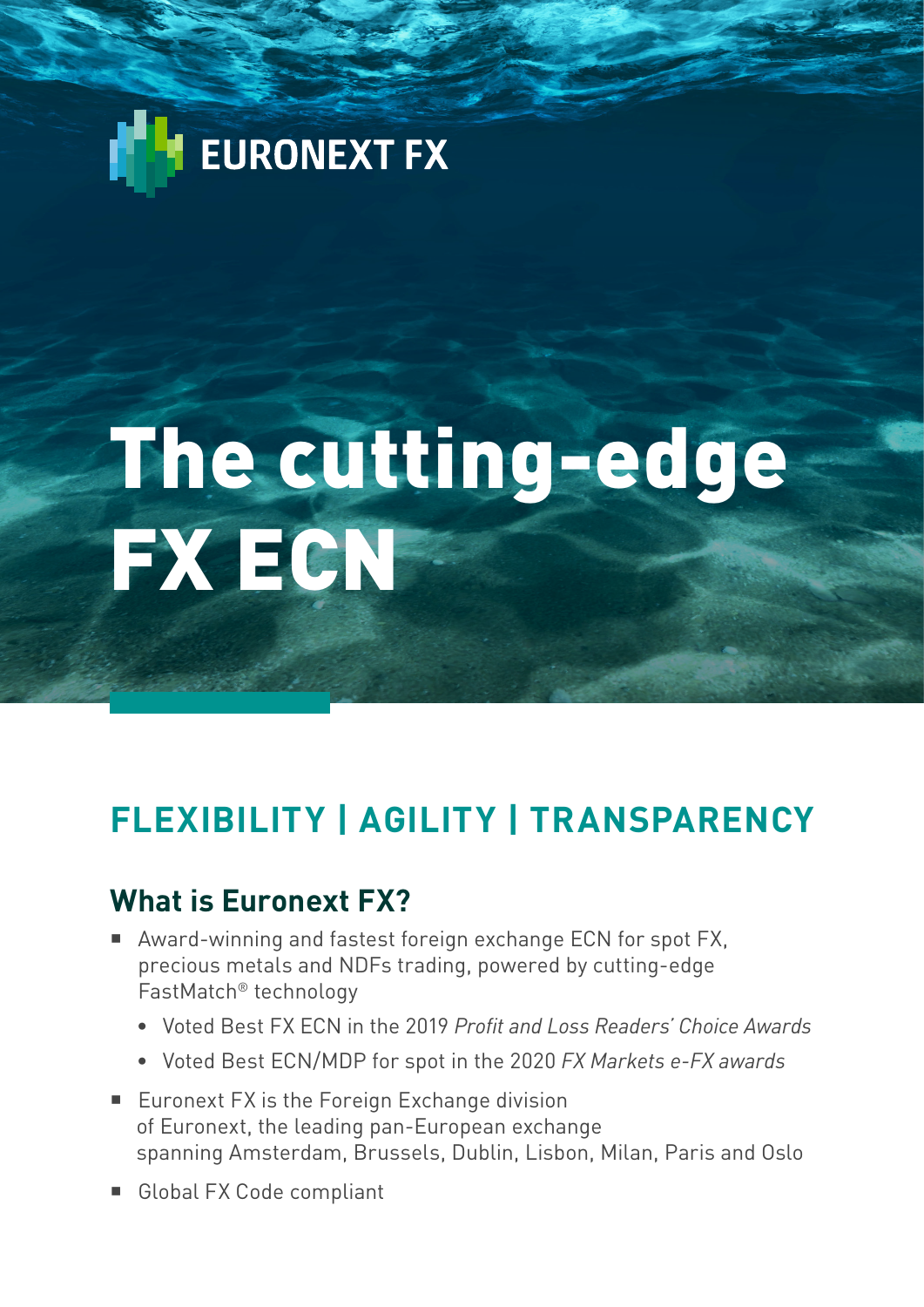#### Flexible trading and connectivity

- Last Look and Firm liquidity
- **Full Amount**
- **Anonymous and Disclosed trading**
- Post-trade tags disclosure to makers and takers, with the ability to opt out
- Binary, FIX, and GUI connections
- **Access through:** 
	- All major FX vendors and Tech providers are certified on the platform
	- All major FX prime brokers and prime-of-primes
- Sponsored Access: Buy-side ability to trade on Euronext FX via existing single bank relationships. No documentation or Prime Broker needed.
- **Flexible Matching**: Smart-order-router (SOR) configurable based on participant preferences
	- Fill rate, response time, market impact
- **Leak, Sweep Protection**: Last look performed by Euronext FX on behalf of Liquidity Providers
- Significant information protection for Takers: LP never sees orders that are rejected
- **Pegged Orders**: lit, dark, variable aggressiveness, dynamic adjustment
- Bespoke algo development, available to all participant



#### Global scale and footprint

- Recognized as a leading FX ECN, with current ADV of \$20Bn
	- 100+ currency pairs covering more than 90% of the market, including strength in Emerging Markets currencies
- All major Liquidity Providers, plus unique participants active on the platform
- Only ECN with four matching engines: New York, London, Tokyo, Singapore
- Offices in New York, London, Moscow and Singapore, with coverage around the clock
- Fastest ECN, at sub 25 microseconds

#### Unique functionality and product offering

#### Comprehensive offering in addition to the ECN

- Dedicated professionals with deep FX experience and backgrounds in markets, trading and electronic trading systems
- Quantitative and data-driven tools to customize the trading experience for every participant on the platform
- Bespoke liquidity and market data for each participant (Skew safe pool, currency pair, specific algos, etc.)

- **Market Data Products**
	- ECN: Bespoke content and formats and tailored data delivered to individual customers with: • ECN Top of Book BBO (best bid, best offer) in US\$1 million notional
- - ECN Level 2 data top 5 levels of bids and offers
	- ECN Midpoint streaming mid-price from the ECN including 500ms VWAP transactions • ECN Hourly Fix - mid-price average using window 2.5 minutes before and after the hour
	-
	- Euronext FX Dashboard:
		- Unique combination of Euronext FX ECN Data and CLS executed volume data • Ability to determine real-time intraday market conditions across 30 currency pairs • Delivers increased market transparency, supports decision-making, provides a full audit trail
		-
		-
- **Technology Solutions**: Euronext FX selectively licenses/sells its technology and offers white label solutions
	- Bank internalizers
	- Matching engines for other asset classes
- NDF trading at Euronext Markets Singapore
	- Euronext Markets Singapore is a Regulated Market Operator (RMO) approved by the Monetary Authority of Singapore (MAS)
	- USD crosses with multiple month tenors including major Asian currencies
	- Customized liquidity pools
	- Full range of order types

#### Best-in-Class Liquidity Management